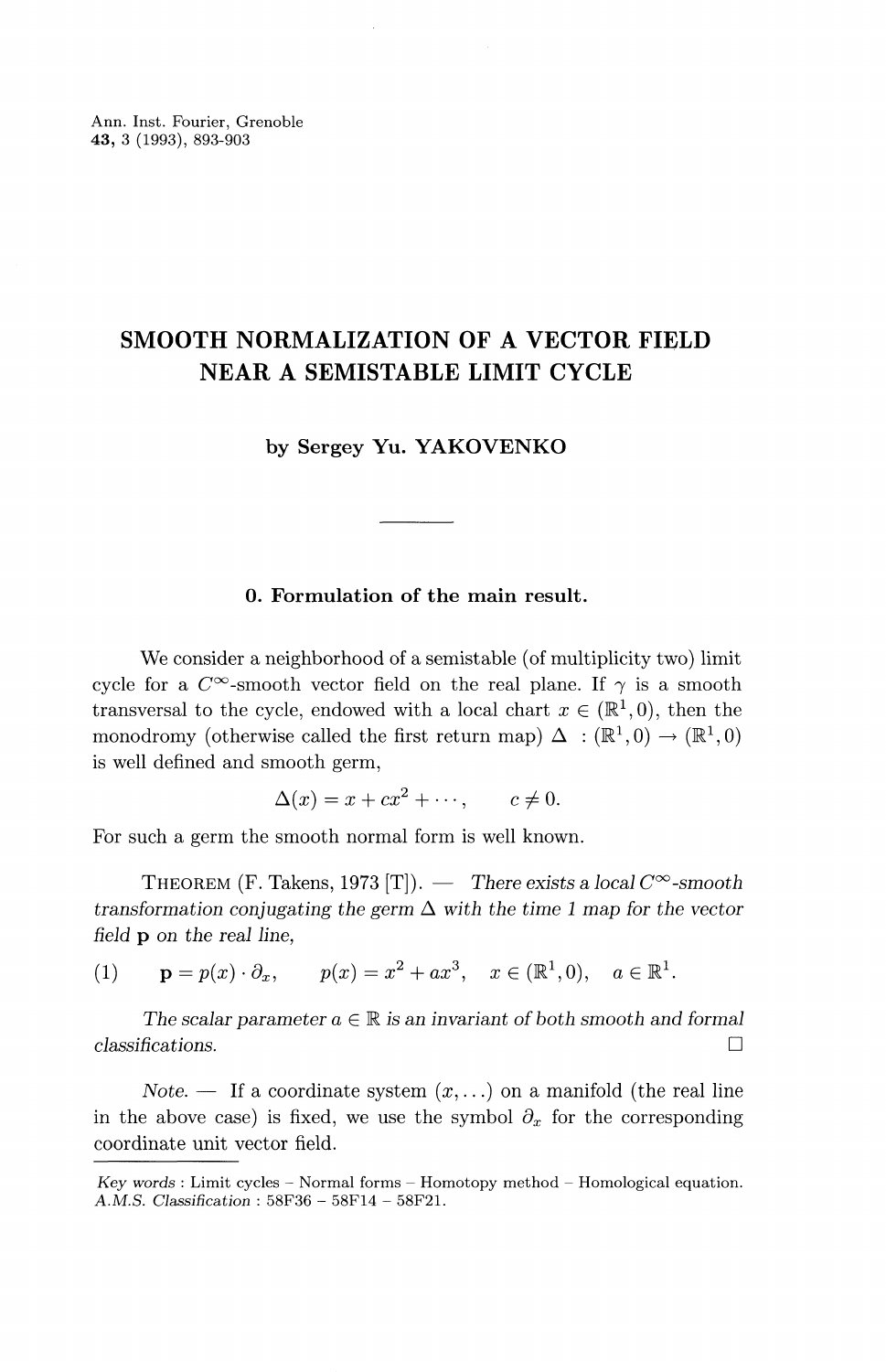COROLLARY. — There exists a *smooth diffeomorphism conjugating the vector field near a semistable limit cycle with the vector field on the*  $cylinder C = (\mathbb{R}^1, 0) \times (\mathbb{R}/\mathbb{Z})$  having the form

(2) 
$$
R(x,\theta)((x^2+ax^3)\cdot\partial_x+1\cdot\partial_{\theta}),
$$

where *R is a certain smooth function, not vanishing (say, positive) on the circle S* =  $\{x = 0\} \subset C$ .

*Proof.* — A conjugacy  $q : (\mathbb{R}^1, 0) \to (\mathbb{R}^1, 0)$  between the two monodromy maps (which exists by virtue of Takens theorem) may be extended to a diffeomorphism Q of a neighborhood of the cycle, sending orbits of the initial field into orbits of the field (2). Therefore the former field is sent by *Q* into the the field which differs from the standard one by a nonvanishing factor  $R$ .

This corollary solves the problem of *orbital classification* of vector fields (in a neighborhood of a semistable cycle). For *flows* there is at least one additional invariant, namely, the period *T* of the cycle. It turns out that there is another one, and together with the formal invariant of the monodromy and the period, the three constitute a complete system of invariants of smooth classification of vector fields near limit cycles of multiplicity 2. The main result of the paper follows.

THEOREM. — There exists a  $C^{\infty}$ -smooth transformation taking the *field* (2) *into the polynomial form*

(3) 
$$
(1+bx)((x^2+ax^3)\cdot \partial_x + T^{-1}\cdot \partial_{\theta}), \qquad a, b, T \in \mathbb{R}
$$

where  $T > 0$  is the period of the semistable periodic solution  $x \equiv 0$ , and  $b \in \mathbb{R}$  is another real invariant of smooth classification: two fields with *different invariants* (a, 6, *T) are not conjugate to each other.*

The proof of this theorem is given in Sections 1 through 5 below, and in Section 6 there is given a generalization of this result for limit cycles of any finite multiplicity.

#### **1. Preliminary normalization.**

From now on we are working with vector fields on the cylinder  $C = \mathbb{R} \times \mathbb{S}^1$ ,  $\mathbb{S}^1 = \mathbb{R} \text{ mod } \mathbb{Z}$ , endowed with the standard coordinates  $(x, \theta \mod 1)$ , and consider only transformations which preserve the orbital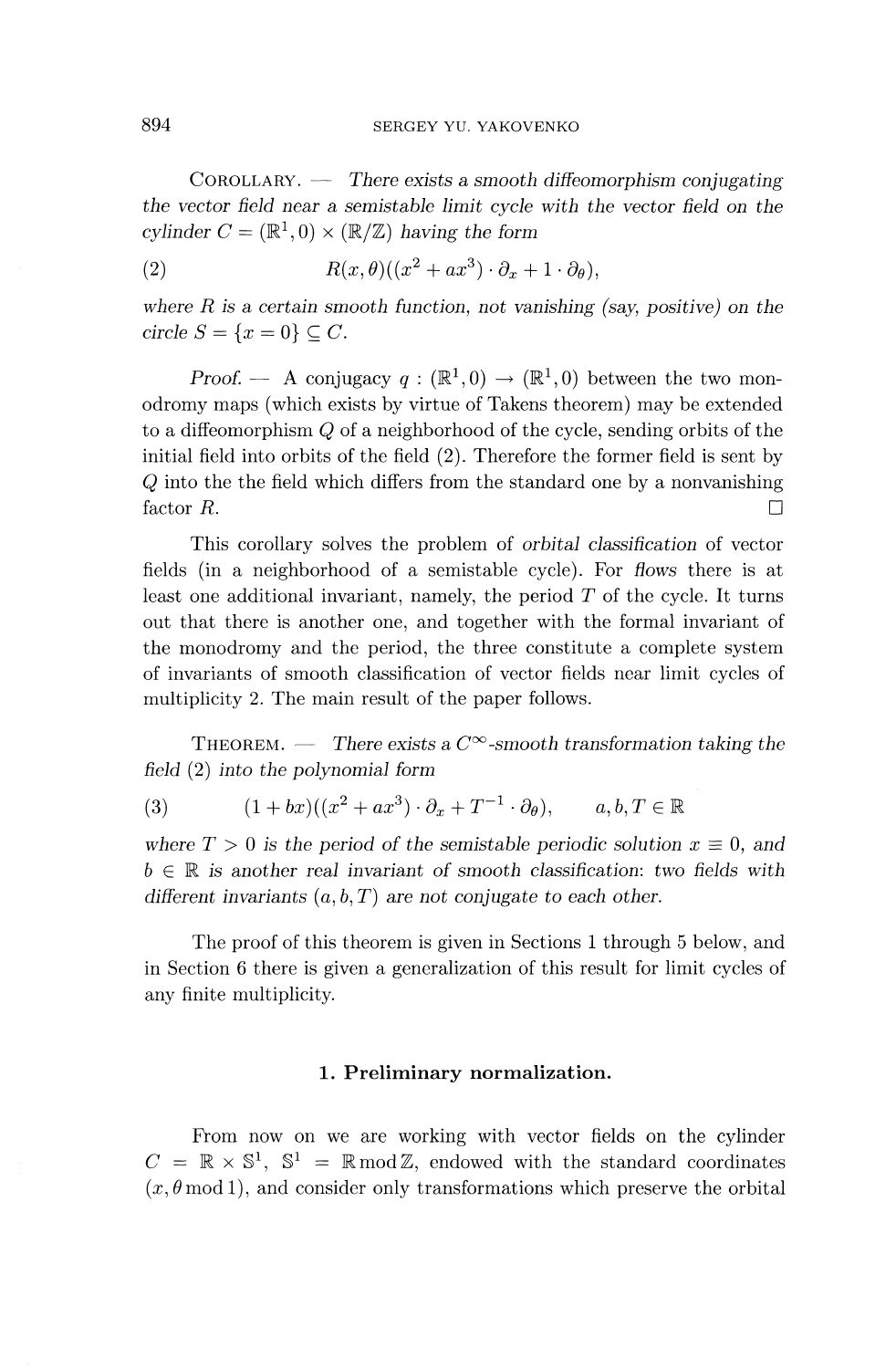structure of the field (2). Thus performing all these transformations, one has to control only the function  $R(\cdot, \cdot)$ .

LEMMA 1. — The *field* (2) *can be transformed to another one of the following form,*

(4) 
$$
(1+x\rho(x,\theta))((x^2+ax^3)\cdot\partial_x+T^{-1}\cdot\partial_{\theta}),
$$

where *p is a smooth function on the cylinder.*

*Proof.* — We choose T being equal to the period of the cycle  $\mathbb{S}^1$  =  ${x = 0}$  for the field (2). Then there exists a transformation  $\Theta$  of the circle  $\mathbb{S}^1$  into itself conjugating the flow  $R(0,\theta) \cdot \partial_\theta$  with  $T^{-1} \cdot \partial_\theta$ . If one extends such a transformation to the transformation of the form  $(x,\theta) \mapsto (X(x,\theta),\Theta(\theta))$  preserving the orbital structure, then such a transformation will send the field (2) to the field coinciding with (4) on  $\mathbb{S}^1$  and proportional to it everywhere else.

*Remark. —* As it will be seen from the proof of Lemma 3, the coefficient *b* in the normal form (3) is the average of the function  $\rho_0(\theta)$  =  $\rho(0,\theta)$  over the cycle  $\mathbb{S}^1$ :  $b = \int_0^1 \rho_0(\theta) d\theta$ .

### **2. Homotopy method and homological equation.**

In this section we use the homotopy method in the form exposed in [IY1]; other applications of this method one can find in [M]. From now on we fix the value of period  $T$  and denote for simplicity by  $\bf{v}$  the field on the cylinder,

(5) 
$$
\mathbf{v} = (x^2 + ax^3) \cdot \partial_x + T^{-1} \cdot \partial_{\theta},
$$

and by  $g^t : C \to C$  the one-parameter group of the flow maps for the field v.

Let  $R(x, \theta; \tau) > 0$  be a smooth function depending on an additional parameter  $\tau \in [0,1]$ , and  $\tilde{C} = C \times [0,1]$  the extended phase space endowed with the coordinates  $(x, \theta, \tau)$ . Consider the vector field  $V = R \cdot \mathbf{v} + 0 \cdot \partial_{\tau}$ on  $\tilde{C}$  tangent to the foliation  $\tau = \text{const.}$ 

PROPOSITION (Homotopy lemma). — *Suppose that there exists a smooth vector field H on*  $\tilde{C}$  *having the form*  $A(x, \theta; \tau) \cdot \partial_x + B(x, \theta; \tau) \cdot$  $\partial_{\theta} + 1 \cdot \partial_{\tau}$ , which commutes with the field V. Assume that  $A(0, \cdot; \cdot) \equiv$  $B(0,\cdot;\cdot)\equiv 0.$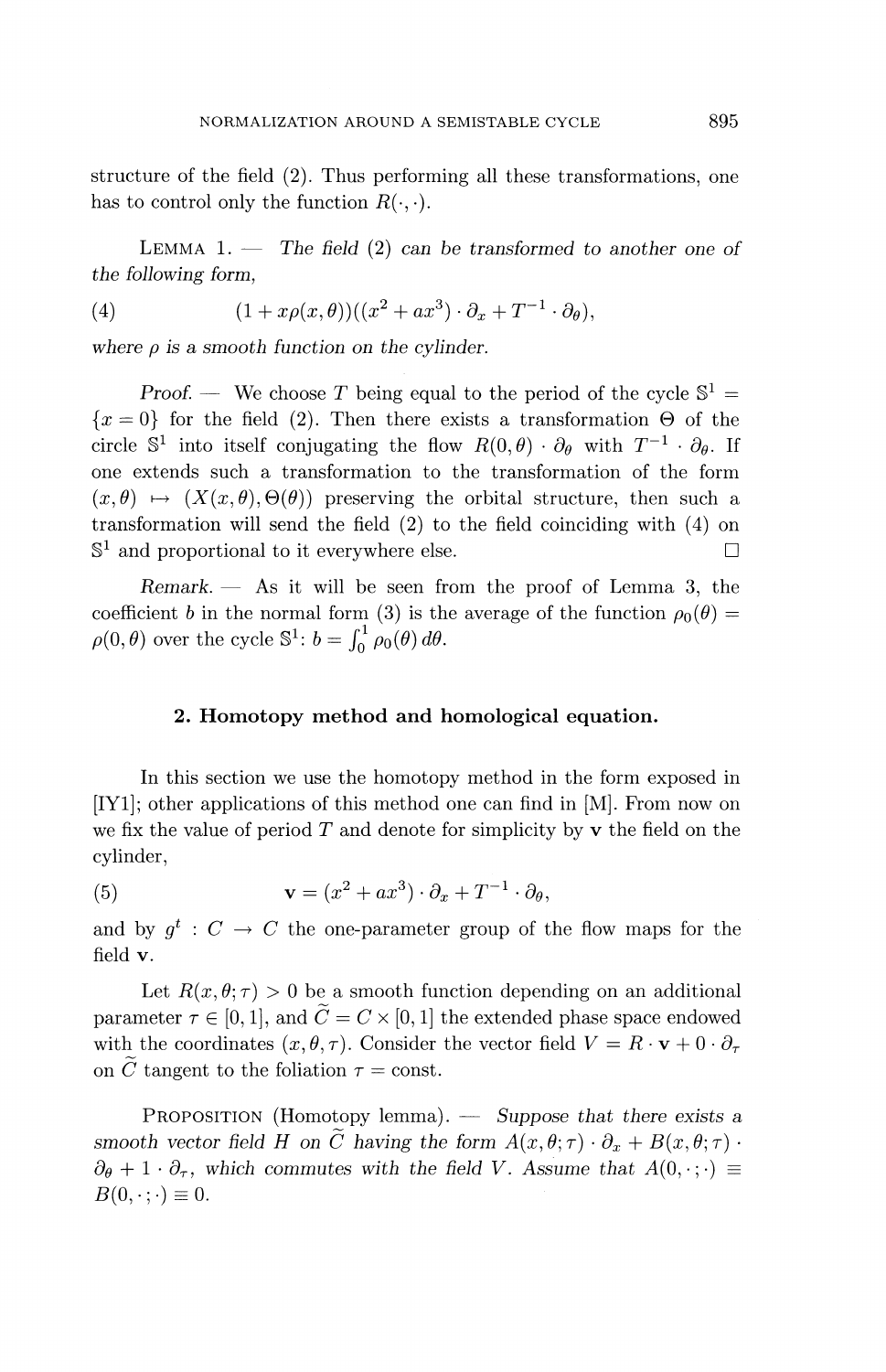### 896 SERGEY YU. YAKOVENKO

*Then the fields*  $w_0 = R(\cdot, \cdot; 0) \cdot \mathbf{v}$  and  $w_1 = R(\cdot, \cdot; 1) \cdot \mathbf{v}$  are smoothly *conjugate.*

*Proof.* — The time 1 map for the field H sends  $C_0 = C \times \{0\}$  to  $C_1 = C \times \{1\}$  and conjugates restrictions of the field  $w_i = V|_{C_i}$ ,  $i = 0,1$ , with each other. The conditions on A and B guarantee that the time 1 map for the field *H* is well defined in a sufficiently small neighborhood of the cycle  $\{x = 0\} \subseteq C_0$ .

We are interested in the case of

(6) 
$$
R(x, \theta; \tau) = 1 + b(\tau)x + (1 - \tau)x\rho(x, \theta), \qquad b(0) = 0,
$$

which would yield a smooth conjugacy between the field  $w_0 = (1 + x \rho(x, \theta))$ <sup>'</sup> **v** and  $w_1 = (1+b(1)x)\cdot$ **v**. Let us look for a field H commuting with  $V = R\cdot$ **v** in the form

$$
H = f \cdot V + 1 \cdot \partial_{\tau},
$$

where  $f : C \to \mathbb{R}$  is a smooth function. Then the commutativity relation  $[H, V] = 0$  takes the form

$$
0 = [1 \cdot \partial_{\tau} + fV, V] = \frac{\partial R}{\partial \tau} \mathbf{v} + [fV, V]
$$
  
=  $\frac{\partial R}{\partial \tau} \mathbf{v} + (L_V f) V + f[V, V]$   
=  $\frac{\partial R}{\partial \tau} \mathbf{v} + R^2 (L_V f) \mathbf{v},$ 

where  $L_V f$  and  $L_V f$  stand for the Lie derivative of the function f along the fields *V* and v respectively. This equation is in fact scalar rather than vector one, being equivalent to the *homological equation*

(7) 
$$
L_{\mathbf{v}}f = r, \qquad r = -R^{-2}\frac{\partial R}{\partial \tau},
$$

which is to be solved with respect to  $f$ . Later on we establish necessary and sufficient conditions to be imposed on the right hand side part *r* of the homological equation (7), guaranteeing its solvability.

#### **3. Solvability of homological equation.**

Integrating (7) between two points of subsequent intersection of a phase curve of the field **v** with some transversal, say,  $\theta = 0$ , one obtains the *discrete time homological equation*

(8) 
$$
f \circ \Delta - f = h, \qquad h = h(\cdot, \tau),
$$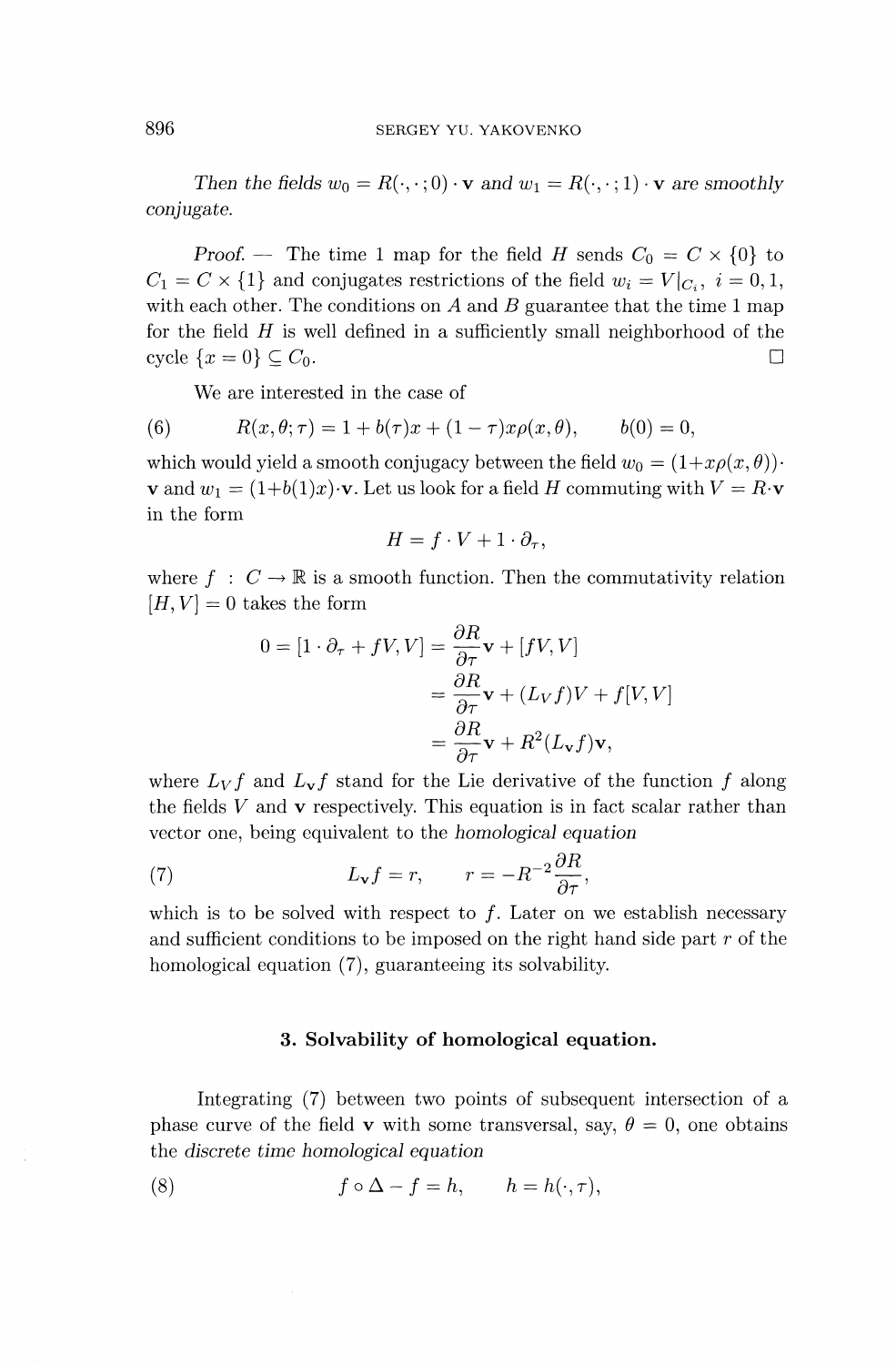where  $\Delta$ :  $(\mathbb{R}^1, 0) \rightarrow (\mathbb{R}^1, 0)$  is the time 1 map for the standard vector field p on the real line (1), and h is a smooth function defined by the formula

(9) 
$$
h = \int_0^T (r \circ g^t) dt,
$$

where  $q^t$  is the flow of the field **v** on the cylinder, and T is the corresponding period, see (5) (for sake of simplicity we omit in this section the parameter  $\tau$  in the notation, while keeping in mind its presence).

LEMMA 2. — The *discrete homological equation* (8) *admits a smooth solution f smoothly depending on the parameter r, if and only if*

$$
\forall \tau \in [0, 1] \qquad h(0) = h'(0) = 0.
$$

*Proof. —* We prove this statement in two steps : first we prove solvability of (8) in the class of formal power series (with coefficients depending smoothly on  $\tau$ ), and then we show that there exists a flat solution for the right hand side part h which is flat in x. Both steps are standard.

A. *Formal solvability.*

Expand *h* in the Taylor series of the form

$$
h \sim \sum_{k=0}^{\infty} h_k x^k, \qquad h_k = h_k(\tau) \in \mathbb{R}, \quad \tau \in [0,1], \quad h_0 \equiv h_1 \equiv 0,
$$

and prove that there exists a formal series of the same form (but starting with a first order term), satisfying (8). Since the map  $\Delta$  has no zero order term, the result of substitution of it into the formal power series is well defined series of the same form. Here and below dots after the addition sign stay for terms of orders higher than those explicitly written.

An elementary computation shows that  $\Delta^k(x) = x^k(1 + kx + \cdots)$  and therefore

$$
f\circ\Delta-f=\sum_{k}f_{k}\left( kx^{k+1}+\cdots\right),
$$

whence comes the system of equations determining the coefficients  $f_k$ :

 $kf_k +$  (linear combination of  $f_j, j < k$ ) =  $h_{k+1},$   $k = 1, 2, ...$ 

Being triangular, such a system always admits a formal solution, that is an infinite sequence of smooth functions  $f_k = f_k(\tau)$ .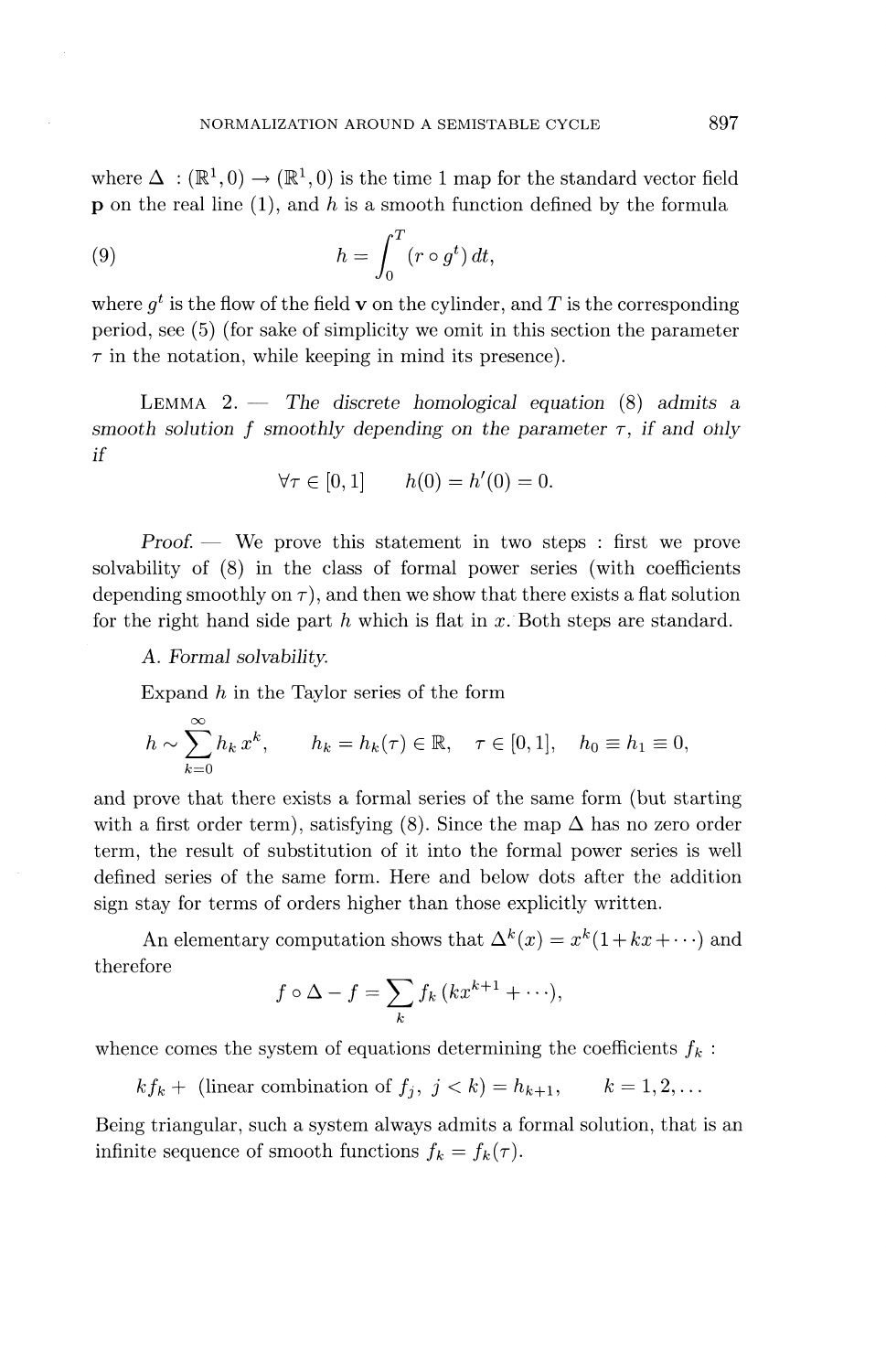#### *B. Flat solutions.*

Suppose that the function *h* is flat in *x,* that is

$$
\forall \alpha, \beta \in \mathbb{N} \quad \exists K_{\alpha,\beta} \in \mathbb{R} : \qquad \left| \frac{x^{-\beta} \partial^{\alpha} h}{\partial x^{\alpha}} \right| < K_{\alpha,\beta}.
$$

Then the discrete homological equation admits a smooth solution with the same property.

Indeed, one can write the explicit formulas,

(10)  
\n
$$
f = -\sum_{s=0}^{\infty} h \circ \Delta^{[s]} \quad \text{for } x \leq 0,
$$
\n
$$
f = \sum_{s=-1}^{-\infty} h \circ \Delta^{[s]} \quad \text{for } x \geq 0,
$$

where  $\Delta^{[s]}$  stands for *s* times iterated standard map,  $\Delta^{[0]} = id$ . We prove that these series converge to smooth flat functions in a sufficiently small neighborhood of the origin (sl is sufficient to take a closed segment not containing fixed points of  $\Delta$  other than that at the origin). Obviously, it is sufficient to prove this fact only for any of the two formulas.

If  $x \leq 0$ , then on  $[-1/2|a|, 0]$  one has the uniform estimate  $|\Delta^{[s]}(x)| \leq$  $O(1/s)$  (since

$$
\int_{-1/2|a|}^{\Delta^{[s]}(x)} \frac{du}{p(u)} \geqslant \int_{x}^{\Delta^{[s]}(x)} \frac{du}{p(u)} = s, \qquad p(u) = u^2 + au^3,
$$

by definition of the standard map  $\Delta$ ). Therefore for any  $\beta$ 

$$
|h\circ\Delta^{[s]}(x)|<\widetilde{K}_{0,\beta}\,s^{-\beta}
$$

uniformly on  $[-1/2|a|,0]$ , and the series (10) converges to a continuous function, if  $\beta \geq 2$ , the sum decreasing more rapidly than any power of  $|x|$ as  $x \to 0^-$ .

To prove differentiability, we note that the derivative of  $\Delta^{[s]}$  satisfies the identity

$$
(\Delta^{[s]})'(x)\cdot p(x) = (p\circ \Delta^{[s]})(x),
$$

since  $\Delta^{[s]}$  is the automorphism of the standard field  $\mathbf{p} = p(x) \cdot \partial_x$  on the line, thus formal differentiation of (10) yields the series

$$
f' = -\sum_{s=0}^{\infty} \frac{(h' \circ \Delta^{[s]}) \cdot (p \circ \Delta^{[s]})}{p},
$$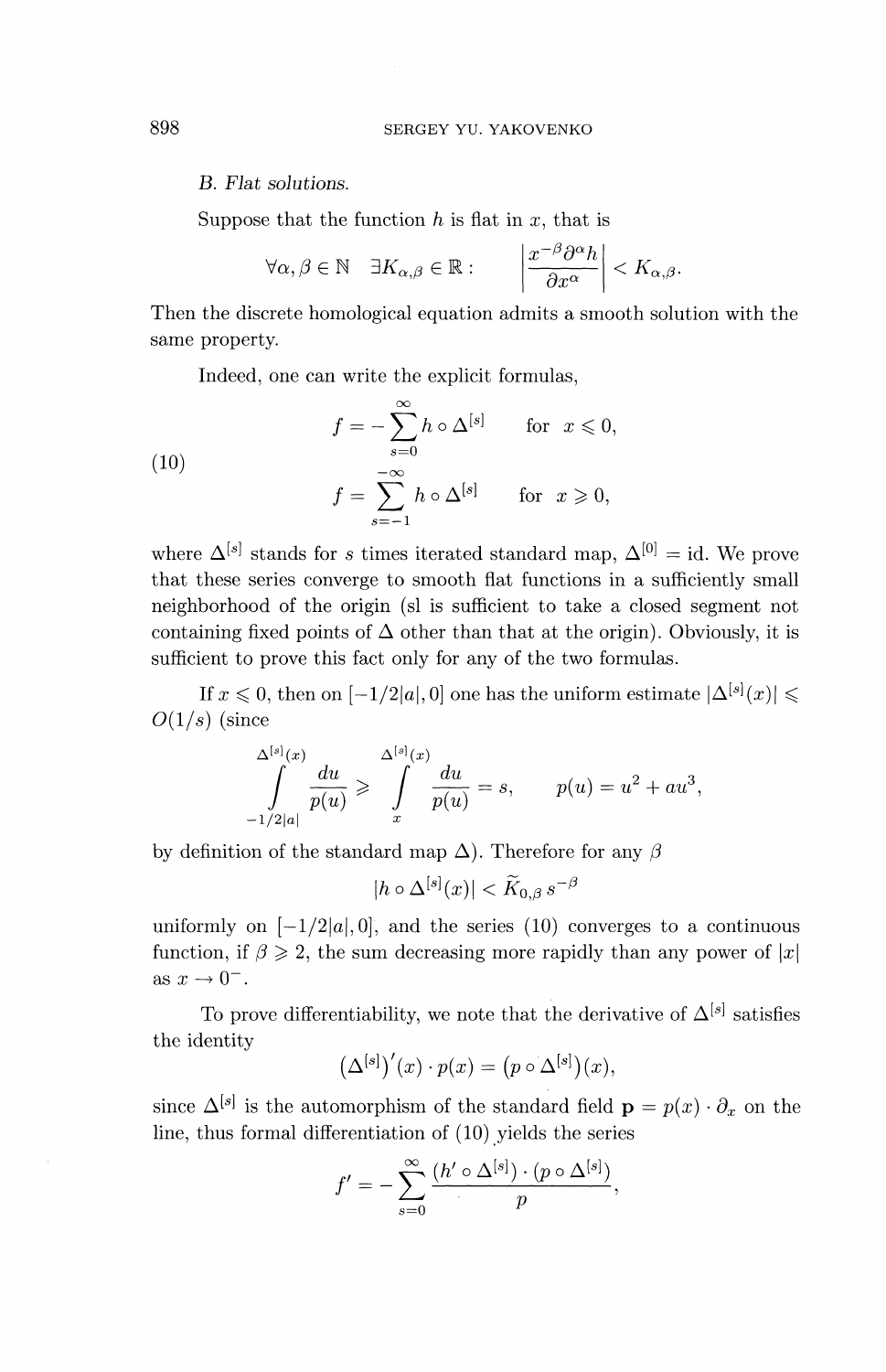which is of the same form as above, but with the function  $h$  replaced by  $h' \cdot p$ , up to the common factor  $p^{-1}$ . Since for a flat *h* the product  $h' \cdot p$  is also flat, the latter series also converges to a flat function, and this flatness of the sum is not affected by the division by *p.* Iterating these arguments, one proves infinite differentiability and flatness of the series  $(10)$ . Differentiability in  $\tau$ is even more easy to see, since  $\Delta$  does not depend on the parameter while all derivatives of h with respect to  $\tau$  are flat in x.

## *C. Smooth solution.*

To prove that (8) admits a smooth solution, we find a formal one  $\widehat{f}$  and then extend it to a smooth function  $\widehat{f}$ , using Borel theorem. The extension satisfies the homological equation up to an error  $h = f \circ \Delta - f - h$ which has the identically zero Taylor series, being therefore a flat function. Since the homological equation is linear, such an error can be eliminated by subtracting from  $f$  any solution to the homological equation with the flat right hand side part *h.*

*D. Necessity of the solvability condition.*

If the equation (8) admits a  $C^1$ -smooth solution, then

$$
h(0) = f(\Delta(0)) - f(0) = 0, \quad h'(0) = f'(0) \cdot \Delta'(0) - f'(0) = f'(0) - f'(0) = 0.
$$

#### **4. Construction of an appropriate homotopy.**

It remains to prove that one can construct a homotopy  $R(\cdot;\tau)$  in such a way that the solvability conditions for the homological equation (8) would be satisfied.

LEMMA 3. — There exists a path  $\tau \mapsto b(\tau) \in \mathbb{R}$  such that the *homotopy* (6) *would yield the right hand side in* (7) *satisfying the solvability condition established in Lemma 2.*

*Proof.* — The condition  $h(0) = 0$  is automatically satisfied because of the preliminary normalization :  $g^t(\mathbb{S}^1) = \mathbb{S}^1$ , and  $r|_{\mathbb{S}^1} \equiv 0$ , where  $g^t$  is the flow of the field **v**.

We compute the derivative  $h'(0)$ . Evidently, for  $t < T$  one has

$$
g^{t}(x, \theta) = (x + O(x^{2}), \theta + tx + O(x^{2})),
$$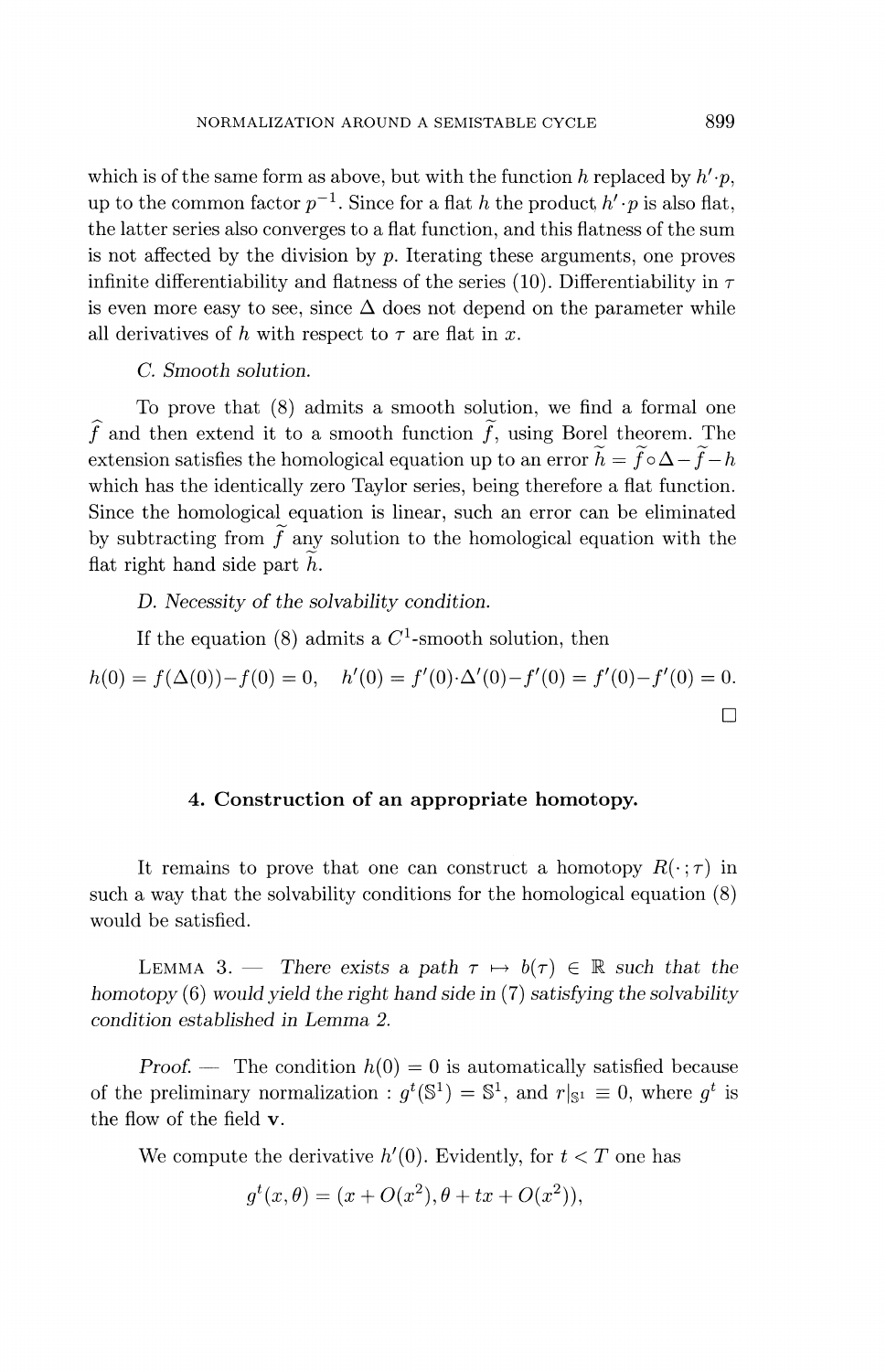$$
R \circ g^t(x,\theta) = 1 + O(x), \qquad \frac{\partial R}{\partial \tau} \circ g^t(x,\theta) = x(b'(\tau) - \rho(0,t/T)) + O(x^2),
$$

and therefore the linear part of the integral (9) is  
\n
$$
h'(0) = b'(\tau) - \int_0^1 \rho(0,\theta) d\theta.
$$

Finally we conclude that  $h'(0) = 0$ , if  $b(\tau) = \tau \cdot \langle \rho(0, \cdot) \rangle$  (the averaged value of  $\rho(0, \cdot)$ . Thus the explicit value of the parameter  $b(1)$  in the normal form is determined. D

#### **5. Necessary conditions : uniqueness of the normal** *form.*

Let there be two systems of the form (3) but with different parameters a, b, T. Then they are  $C^2$ -smoothly equivalent if and only if the corresponding triplets coincide.

In the part concerning the values *a* and *T* this is evident : the parameter *a* is the formal invariant of the monodromy map therefore it is defined in a unique way, see [T]. The period of the solution  $x = 0$  is also invariant even with respect to topological classification. So it remains only to prove that the parameter *b* is uniquely defined.

PROPOSITION. — Let  $\mathbf{v}_i = (1+b_ix)\cdot \mathbf{v}$ ,  $i = 1,2$ , be two vector fields *on the cylinder. They are C<sup>2</sup>-conjugate if and only if*  $b_1 = b_2$ .

*Proof.* — The "if" part is trivial. So assume that  $H: C \to C$  is a  $C<sup>2</sup>$ -smooth conjugacy between the two fields. Without loss of generality one may consider it being identical on the circle  $\mathbb{S}^1$  (otherwise a parallel translation  $\theta \mapsto \theta$  + const should be performed after *H*). Denote by  $g_i^t$ ,  $i = 1, 2$ , the flows of the two fields, and by  $(g_i^T)_*|_{\mathbb{S}^1} = J_i(\theta) \in GL(2,\mathbb{R})$ the Jacobian matrices of their time *T* maps. Then  $J_i(\theta) \equiv \begin{pmatrix} 1 & 0 \\ -b_i & 1 \end{pmatrix}$ .

$$
J_i(\theta) \equiv \begin{pmatrix} 1 & 0 \\ -b_i & 1 \end{pmatrix}.
$$

Since *H* conjugates the flows,  $H \circ g_1^T = g_2^T \circ H$ , so the linearization  $H^* = H^*(\theta)$  satisfies the equation

$$
H_*J_1 = J_2H_*,
$$

whence we conclude that the ratio of two diagonal elements of  $H_*$  must be equal to  $b_1/b_2$ , while the field  $\partial_\theta$  is invariant by  $H_*$ . Therefore in the coordinates  $x, \theta$  one has

$$
H_*|_{\mathbb{S}^1} = \begin{pmatrix} b_1/b_2 & 0 \\ * & 1 \end{pmatrix}.
$$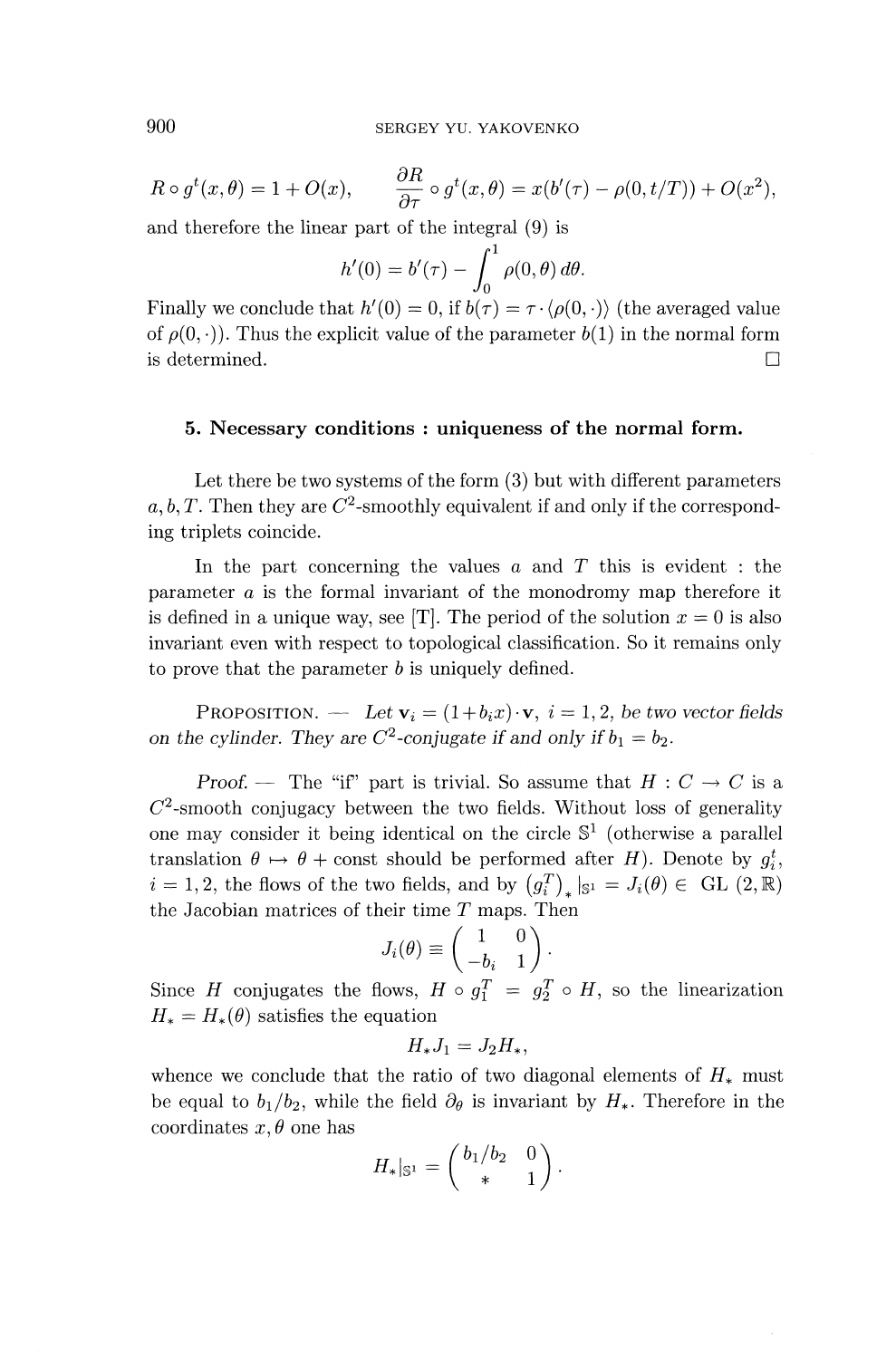Now note that such a diffeomorphism when applied to the vector field  $(x^2 + \cdots) \cdot \partial_x + (\cdots) \cdot \partial_{\theta}$ , takes it into the form  $(kx^2 + \cdots) \cdot \partial_x + (\cdots) \cdot \partial_{\theta}$ ,  $k = b_1/b_2$ , hence the condition  $b_1 = b_2$  comes.  $\Box$ 

This proposition finishes the proof of the main theorem.

*Remark. —* The formal solvability of the homological equation (8) can be interpreted as the existence of a *semi formal* conjugacy

$$
(x,\theta)\mapsto \bigg(\sum_{k=1}^\infty \Theta_k(\theta)\, x^k, \theta\bigg)
$$

sending the field (4) into the normal form (3) : the functions  $\Theta_k(\theta)$  are smooth, but no convergence assumption is made about the series. The remaining part of the proof of Lemma 2 is actually establishing the implication "formal conjugacy  $\implies$  smooth conjugacy" which is known to be true in some cases of local dynamical systems, in particular, for quasihyperbolic germs of diffeomorphisms at fixed points, see [B], Theorem 2.3.2. On the other hand, there exist examples where such an implication does not hold [IY2]. Our case is nonlocal.

### **6. Concluding remarks.**

In a similar way one can prove that for a limit cycle of multiplicity  $k \geqslant 3$ , with the monodromy map of the form  $x \mapsto x + cx^k + \cdots, c \neq 0$ .  $k > 2$ , the normal form is

$$
P_{k-1}(x)((x^k + ax^{2k-1}) \cdot \partial_x + T^{-1} \cdot \partial_\theta),
$$

where  $P_{k-1}$  is a polynomial of degree  $k-1$  with  $P(0) = 1$ . All the details of the above proof go with only minor changes :

- (1) the first return map is smoothly conjugate to the time one map for the field  $\mathbf{p} = (x^k + ax^{2k-1}) \cdot \partial_x$  on the real line [T], therefore the representation (2) holds, and the homological equation can be written down exactly as before;
- (2) the discrete homological equation (8) admits a formal solution if and only if the function *h* has no terms of order less than *k;*
- (3) for a flat function *h* the flat solution of (8) always exists and is given by the same formulas (10) : only the estimates proving the differentiability are changed, for example, on the interval  $\left(-\frac{1}{2}a^{1/(k-1)}, 0\right)$ one has

$$
|\Delta^{[s]}(x)| \leqslant O(s^{1/(k-1)}),
$$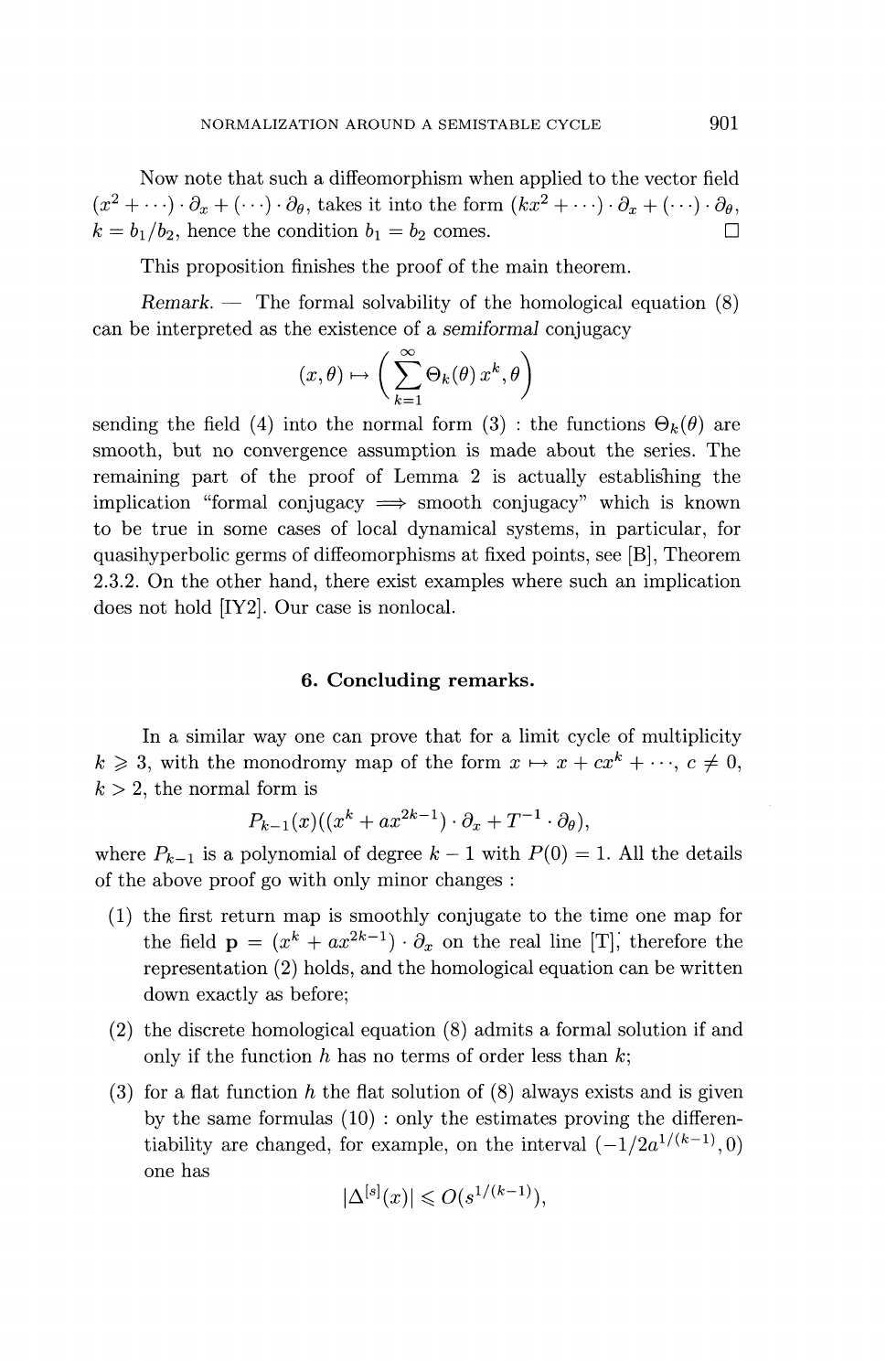which still makes possible all the upper estimates of Section 3B;

(4) the homotopy of the form

$$
V(\cdot, \tau) = R(\cdot, \tau) \cdot \mathbf{v}, \qquad \mathbf{v} = (x^k + ax^{2k-1}) \cdot \partial_x + T^{-1} \cdot \partial_\theta,
$$

$$
R(x, \theta, \tau) = 1 + \sum_{j=1}^{k-1} b_j(\tau) x^j + (1 - \tau) x \rho(x, \theta)
$$

may be chosen in such a way that the solvability conditions for the equation (8) will be met;

(5) the polynomial P appears as  $1 + \sum b_j(1)x^j$ .

To clarify the nature of such a polynomial, proving at the same time its uniqueness, we need the following construction. Let  $\gamma$  be any smooth transversal to the cycle. Then with such a transversal, besides the monodromy  $\Delta$ , also the return time function  $\mathbf{T}$  :  $\gamma \to \mathbb{R}, x \mapsto \mathbf{T}(x)$ , is associated. This construction is persistent under deformations splitting the fixed point at the origin into  $\leq k$  points, generically nondegenerate. The values taken by the function  $T$  at these points, are invariants of smooth classification. Hence one concludes that the limit object  $\mathbf{T} \text{mod}(\Delta - \text{id})$  is invariantly associated with the field; this object is the equivalence class of the function  $\mathbf{T}(\cdot)$  in the local algebra  $C^{\infty}_{x}/ \langle \Delta(x) - x \rangle$ , see [AVG]. Such a class contains a unique polynomial  $P_{k-1}$  of degree  $\leq k - 1$ , the truncated Taylor polynomial of the function  $\mathbf{T}(\cdot)$ , and is determined only by the unperturbed function.

A similar problem of finding a smooth normal form can be posed also for a family of vector fields, generically unfolding a field with a multiple limit cycle. In such a case the Takens theorem does not hold any more, and one can show that even in the  $C<sup>1</sup>$ -smooth classification of unfoldings of diffeomorphisms tangent to identity, functional moduli appear, see the paper  $[1Y2]$  in which a smooth classification for the case  $k = 2$  was obtained. This implies that the orbital classification of such families already possesses functional moduli. But still there is a hypothesis that taking into consideration the dynamics, one adds to the functional moduli only a finite number of scalar invariants in the same manner as above.